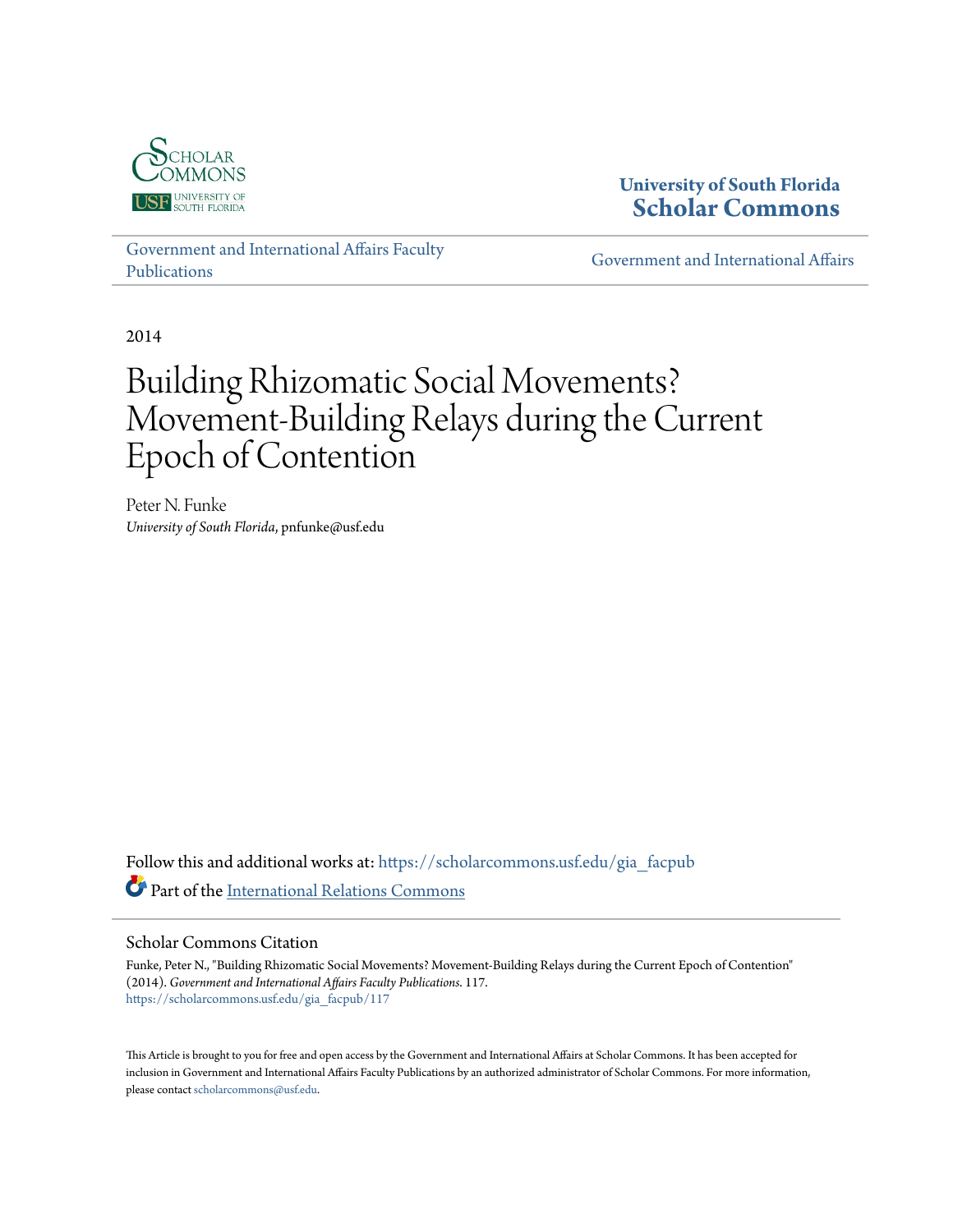*Studies in Social Justice Volume 8, Issue 1, 27-44, 2014*

## **Building Rhizomatic Social Movements? Movement-Building Relays during the Current Epoch of Contention1**

Peter Nikolaus Funke University of South Florida, USA

Abstract *This article investigates the movement building dynamics of contemporary social movement milieus (such as particular protests, social forums or occupations). It develops the concept of the "relay" to introduce four ideal-type movement building relays understood as distinct movement milieus: clustering relay, networking relay, coalitioning relay, and organizing relay. Each ideal-type captures different points on a continuum of increasing movement building and thus for generating commonalities, shared understandings and identities, mobilizations and strategies. Focusing on what I call the current "rhizomatic movement epoch," which ranges from roughly the Zapatistas to the recent occupy-type protests, the relay framework can provide a larger conceptual umbrella or schemata for movement-to-movement transmissions. Moreover, focussing on "the situated" element of movements, the relay seeks to highlight the milieu of cooperation attempts, the physical, social and psychological space, the political-economic and socio-cultural setting, in which actors and groups interact. It focuses on those elements that are between the outside of the broader political economy and political opportunity structures (which arguably pre-structure the particular relay) and the "inside" of intra-group or movement behaviour (which in turn feeds back on the particular relay dynamics). While drawing on selected empirical examples from protests, social forums and other networking attempts, this article has a conceptual focus, exploring possibilities by adoption of such a relay*  lens to further our understanding of the achievements and challenges of current *movement building dynamics and temporalities of social movements, the current movement milieu and social movement theory more generally. As such, my hope is to raise questions and open further research avenues of interest to social movement organizers and scholars.*

*Correspondence Address:* Peter Nikolaus Funke, Department of Government and International Affairs, University of South Florida, 4202 East Fowler Avenue, SOC 107, Tampa, FL, 33620, USA. Email: pnfunke@gmail.com

ISSN: 1911-4788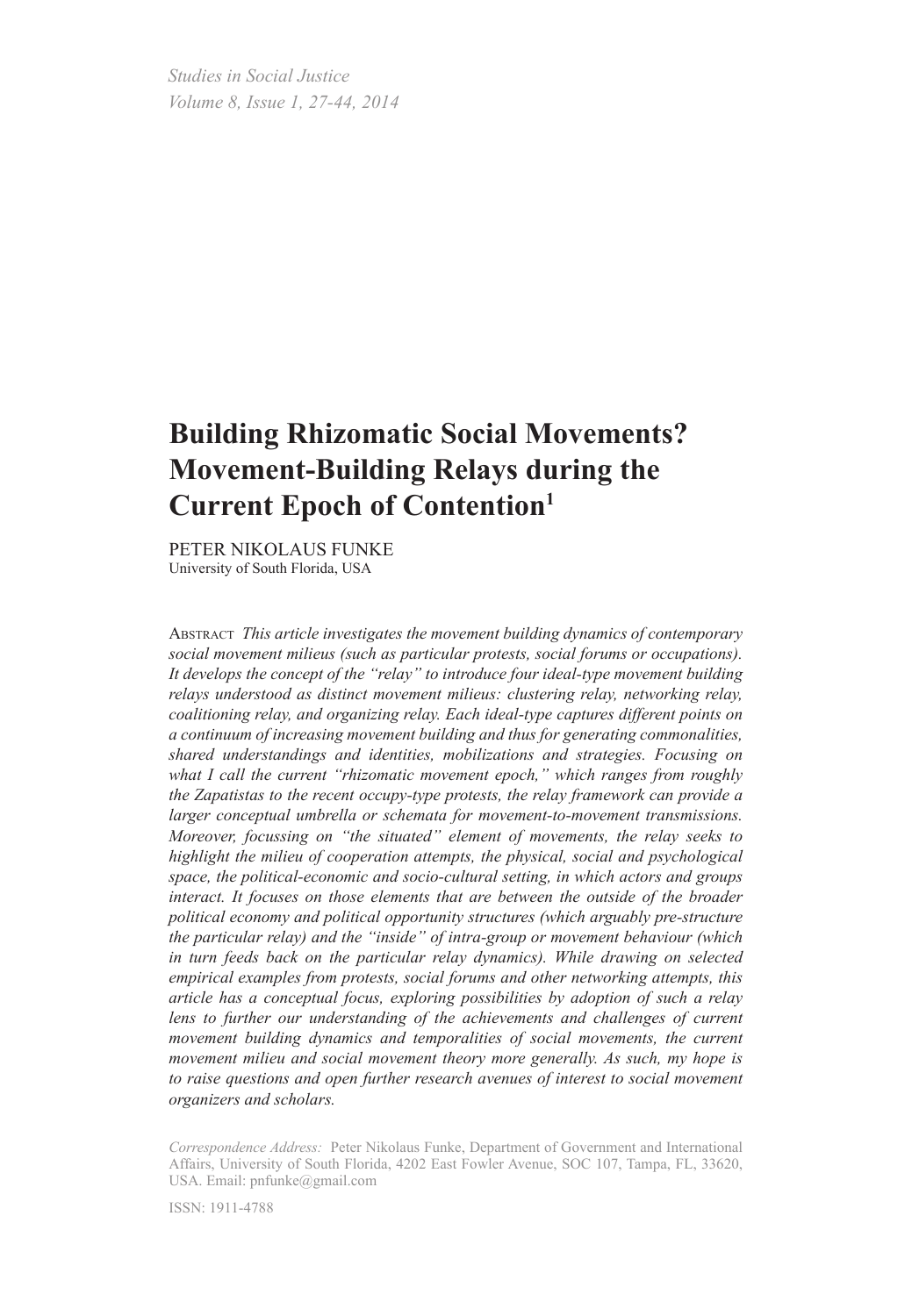#### **Introduction**

Examining the lack of viable opposition to the Bonapartist coup in France on 2 December 1851, Karl Marx (1978) argued that it was the lack of connections, "manifold relations" and absence of "political organization" (p. 124) that prevented the smallholding peasantry in  $19<sup>th</sup>$  century France to organize and mobilize as a class. Contrary to the Lassallean view of the inherent backwardness of the peasantry, Marx's argument in *The Eighteenth Brumaire of Louis Bonaparte* did not in fact dismiss the revolutionary capacity of the smallholding peasants but emphasized their lack of linkages and cooperation to realize it. As Marx (1856) stipulates in a letter to Engels, it was the isolation of the smallholding peasants which prevented them from representing and forging connections with towns and "possibilities of backing the proletarian revolution."

Manifold relations and political organizations are an arguably timeless concern for resilient movement building. As Tilly and Wood (2013) argue, (effective) activists and organizers for social change have always sought to generate sustained and organized efforts at collective claim making, organizing meetings, rallies and demonstrations, creating associations, coalitions and movements to further their cause. From workers', peasants' and civil rights' movements to today's "Arab Spring," broad mobilizations for emancipation thus require efforts at generating cooperation and linkages among activists and groups.

The arguably lasting and essential problematique of generating linkages and cooperation for sustained and resilient movement building describes a core concern for scholars and movement organizers. This "cooperation requirement" might have become even more urgent and complex in today's globalized world, where neoliberal capitalism is leading to more isolation, atomization and an apparent splintering of the working class (Lash & Urry, 1987; Sites, 2007; Wacquant, 2010; Wolfson 2014), which is no longer confined to national borders (if it ever was) and composed "of more socially heterogeneous groups (including peasants, workers, indigenous people, middle-classes, scientists, etc.)" (Rucht, forthcoming).

This article investigates cooperation, linkages, and the movement-building dynamics of this "multitude" (Hardt & Negri, 2004). Building on the work of scholars such as Fox (2004), Katsiaficas (2010), McAdam (1995), Meyer and Whittier (1994), Bandy and Smith (2004), and Tarrow (2011), who have investigated collaborations and connections, the following begins to develop the concept of the *movement-building relay* to gain analytic purchase on the workings and dynamics of linkages and cooperation of groups and activists. Starting from Ohlemacher's (1996) conception of a relay as "protest-proliferating contexts of networks [which] in the process of protest mobilization act as the fertile ground where seeds of protest can germinate and then [function] as a catalyst for mobilization efforts to flourish beyond the networks" (p. 201), the article introduces four ideal- typical conceptions of movement-building relays: *clustering relay*, *networking*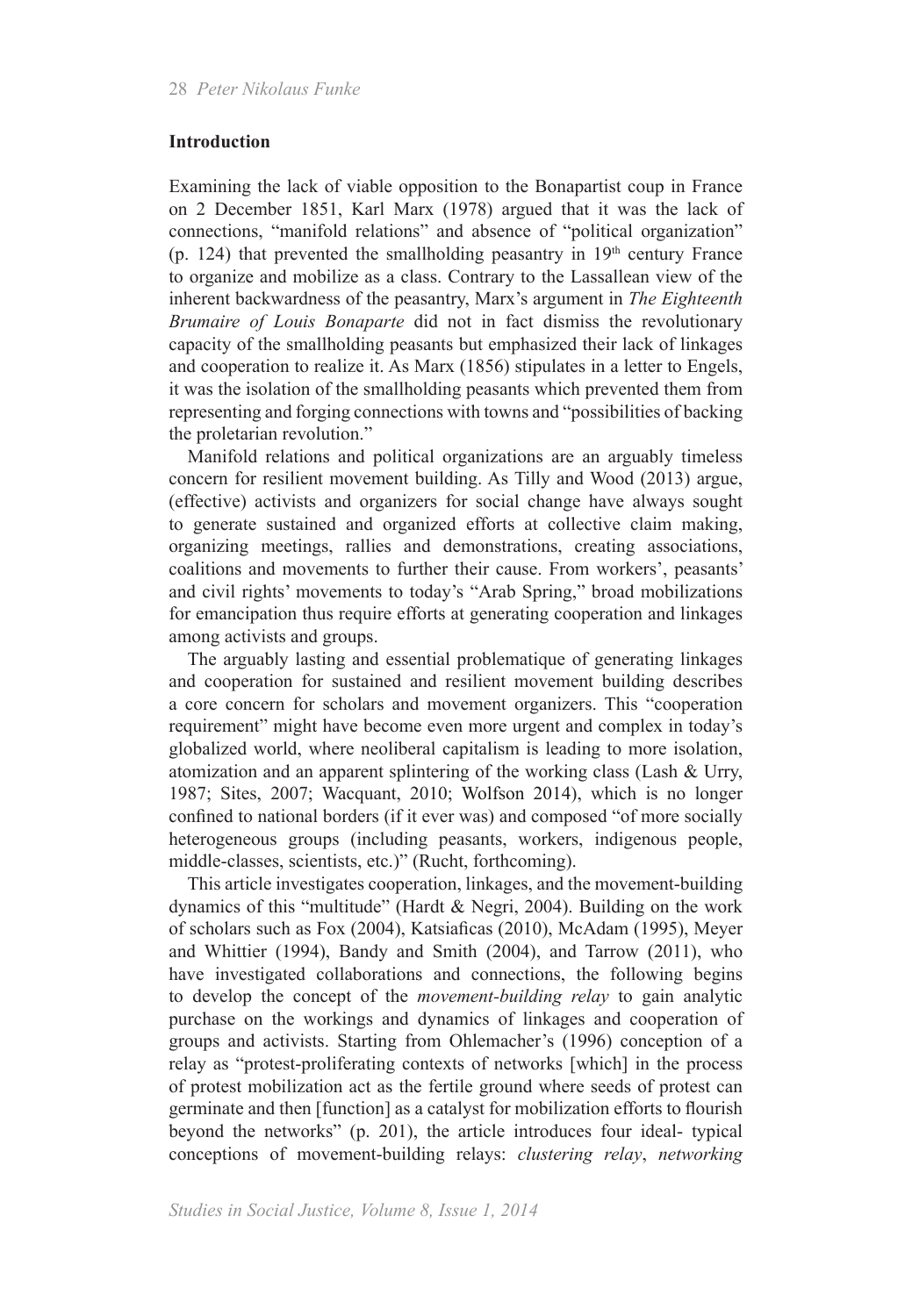*relay*, *coalitioning relay*, and *organizing relay*. Heuristically, each ideal-type captures different points on a continuum of increasing movement building and thus describes higher stages of commonalities, shared understandings and identities, mobilizations and strategies. While, clustering relays describe the lowest degree of convergence, shared identity and struggles, organizing relays conceptually characterize the highest level of confluence and shared strategy, political values, and identities.

While this article has a conceptual rather than an empirical focus, it provides stylized illustrations of the workings of such a relay lens from the ongoing arch of movement politics, protests and mobilizations. As I argue elsewhere in more detail (Funke, 2015), movement politics from at least the Zapatista uprising in Chiapas in the 1980s to the mass demonstrations against neoliberal globalization and war around the turn of the century to the most recent occupy-type protests and encampments can be understood as constituting a distinct and integrated arch of mobilizations—what McAdam & Sewell have called "epochs of contention" (2001). Contrary to scholars who stress the differences between these protest cycles of, for example, the Global Justice Movement or Occupy Wall Street, I hold that while we can understand the Zapatistas or the more recent occupy-type protests as distinct protest cycles, they are nevertheless phenomena within or rather cycles that make up an integrated and identifiable movement epoch. The commonality of, for example the Zapatista or Occupy Wall Street, lies in their shared metalogic of movement politics. This logic informs the politics of each particular protest cycle—albeit in variegated and contextual ways—and constitutes the distinct and current epoch of contention.

Drawing on Deleuze and Guattari's (1980) concept of the rhizome, I argue that the current and ongoing epoch of contention ranging from at least the Zapatistas to the recent occupy-type protests, is informed by a shared "rhizomatic logic." Deleuze and Guattari develop the concept of the rhizome as an image of thought to describe an alternative way of conceptualizing the world. Unlike a tree structure, with only one path from one particular point to any other point, rhizomes represent non-hierarchical structures where any point can connect to any other point, generating links that can stretch, unevenly and asymmetrically, across spaces and times, scales, issues or strategies. As such, rhizomatic structures have "multiple entranceways and exits" (Deleuze & Guattari, 1980, p. 21). Unlike a tree structure, with its "root node" or starting point and end-points or "leaf nodes," rhizomatic structures can be entered and exited from any point. Analogously, the currently dominant rhizomatic movement logic thrives on multiplicity and thus lacks a dominant core, center or axis. It enables the multi-connectivity and heterogeneity of current protest and mobilizing formations which lack a central actor, issue, strategy or ideology beyond opposition to neoliberalism and demands for "real" democracy. This rhizomatic logic is able to accommodate the considerable diversity and the multiplicity of struggles and possible futures, bringing about amorphous sets of associated and loosely linked organizations, groups and movements including anti-war, labour,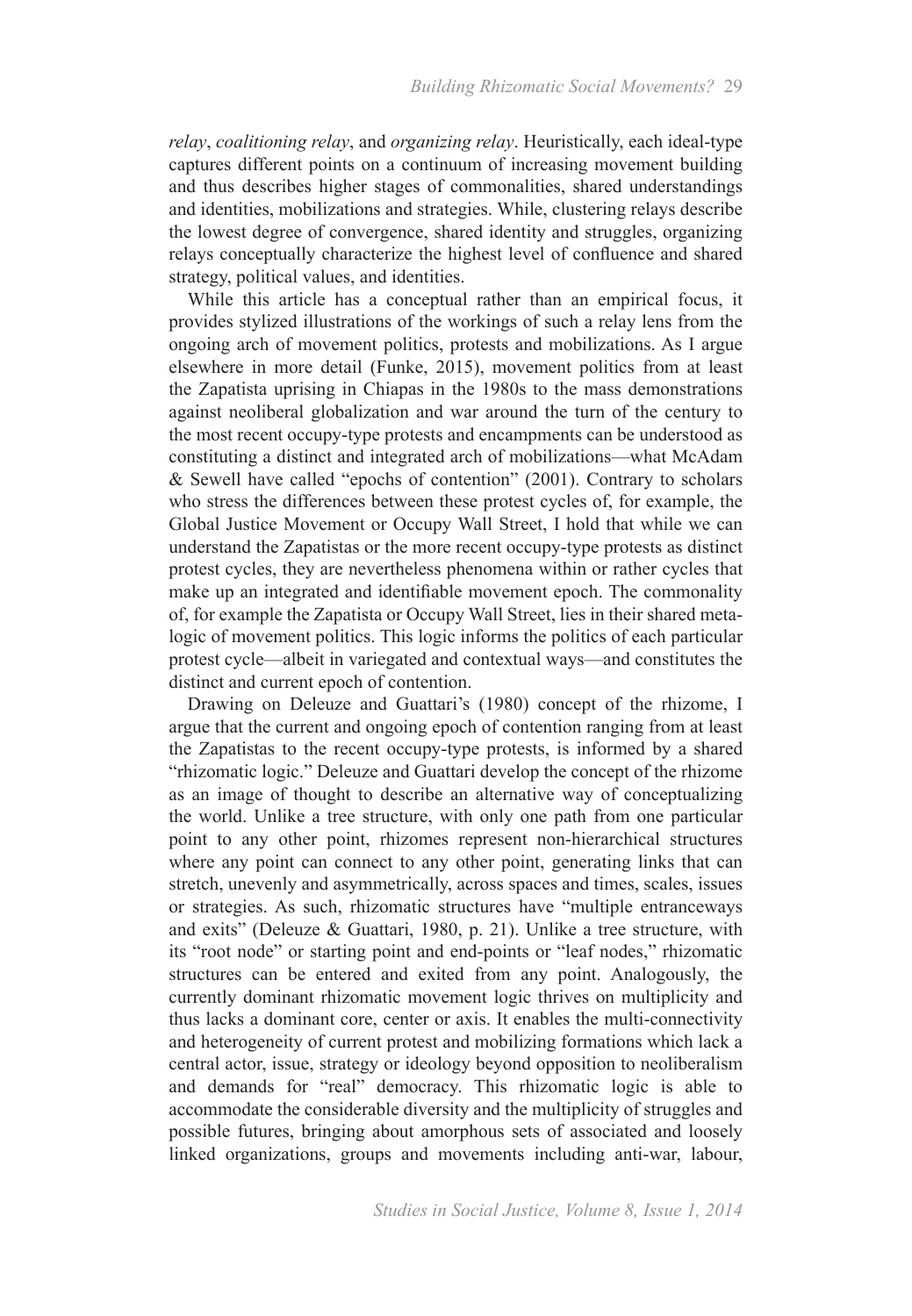environmental, feminist, peasant, indigenous and student groups from the political Left that oppose corporate globalization and neoliberal capitalism, imperialism and war (Conway, 2013).

On the basis of this shared rhizomatic movement logic, I suggest that the current "rhizomatic epoch of contention" is distinct from prior epochs of contention. Diverging from the so-called "old" movements of labour unions or political parties, which converged around the central class struggle of bourgeoisie and proletariat and different from the de-centering of that core struggle by the "new movement wave" of identity politics, civil rights, gender or environmental concerns,<sup>2</sup> the dominant rhizomatic movement logic, on the other hand, seeks to bring together core characteristics of both the old and new movement Left. Current protests and mobilizations largely situate their resistance in the old movements' concerns with capitalist exploitation dynamics while accepting and embracing the heterogeneity of actors and struggles, internal networking logics and mobilization strategies characteristic of the new movements.

While autonomy and diversity are defining elements of the rhizomatic epoch of mobilizations, the multitude's congregating and networking at demonstrations, forums or occupy-type protests, however, suggest patterns of interactions and mechanisms for collaboration. To gain analytic purchase on these linkage and cooperation dynamics, this article develops the conceptual framework of the movement-building relay, briefly illustrating its dynamics and challenges with references from the ongoing rhizomatic epoch of contention.

#### **Linkages and Cooperation**

Scholars have investigated various dynamics of linkages among activists and forms of cooperation and transmissions between groups and movements. Drawing on Herbert Marcuse, George Katsiaficas (1989), for example, argues that mobilizations come about through what he calls the "eros effect." The concept of the eros effect refers to "the transcendental qualities of social movements, to what occurs in moments of suddenly popular social upheavals, which dramatically transforms established orders" (p. 1). Critically distinguished from earlier social movement theories such as crowd behaviour (Le Bon, 1895/1960), convergence theory (Cantril, 1941) or emergent norm theory (Turner & Killian, 1987), Katsiaficas' (1989) concept of the eros effect seeks to "affirm the emotional content of social movements" (p. 3), referring to "the capacity of ordinary people, acting together, to profoundly change the basic facts of social life . . . In moments of the eros effect, love ties exist between people that are some of the most exhilarating feelings imaginable [revealing] the aspirations and visions of the movement in their lived meaning" (2010, p. 242). The pioneering work of Katsiaficas has been furthered through the literature on passion and social movements (e.g. Goodwin, Japser, & Poletta, 2001).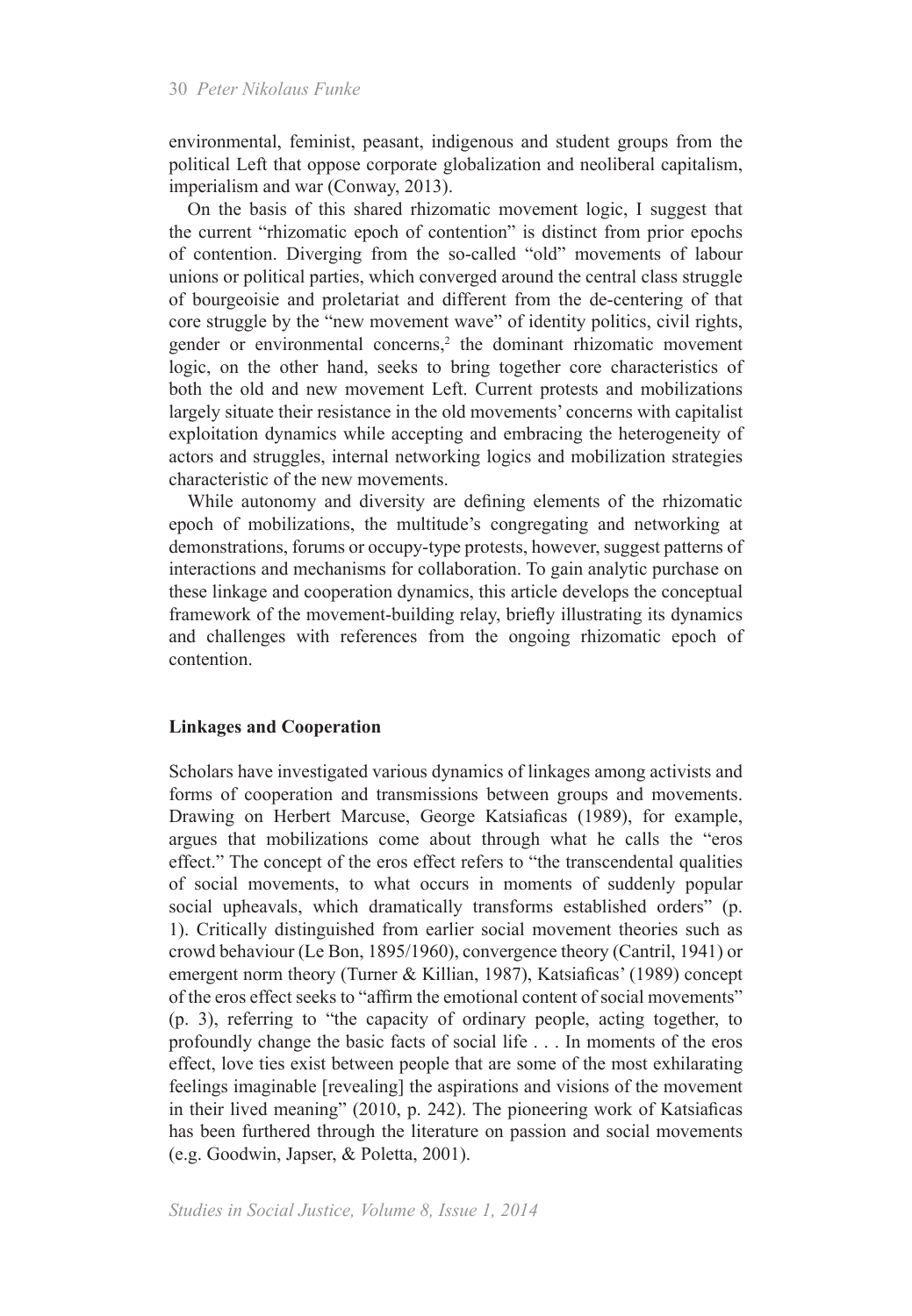Another prominent research focus has been on movement-to-movement transmissions, such as so-called "movement spillover" (Meyer & Whittier, 1994), "movement spillout" (Hadden & Tarrow, 2007), as well as the relationship between initiator movements and spin-off movements (McAdam, 1995). Meyer and Whittier conceptualize social movement spillover as explaining the ways that "ideas, tactics, style, participants and organizations of one movement often spill over its boundaries to affect other social movements" (1994, p. 290), whereas the notion of spin-off differentiates between two groups of movements. The first "initiator movement" sets off a particular protest cycle and inspires "spin-off" movements (McAdam, 1995). While changes in the political opportunity structures are identified as important explanatory factors (Tarrow, 2011), others focus on frame alignments, where particular constructions of meanings, issues, etc. become linked (Snow, Rochford, Wordern, & Benford, 1986). In addition to movement spillover, Hadden and Tarrow have suggested that "social movement spillout" can be identified as a distinct dynamic. Movement spillout describes "*the hollowingout of a social movement when its activists shift their activities to a cognate, but differently structured movement*" (2007, p. 360, italics in original).

Based on these insights, this article develops the conceptual framework of the movement-building relay to provide a broader analytic or heuristic rubric to structure and conceive of movement emergence and development as the result of group, network or movement linkages and cooperation.3 The relay framework, I want to suggest, can provide a conceptual umbrella or larger schemata for the above-outlined perspectives on movementto-movement transmissions. While social movement research has often "resulted in a highly static view of collective action that privileges structures over process and single movements over cycles of protest" (McAdam, 1995, p. 218), the relay framework provides a more sequential, connected or capacious perspective, emphasizing the linkage and cooperation dynamics of multiple groups or networks. Rather than regarding the emergence or development of a particular social movement as a discrete event, the relay framework conceptualizes movement-building as the result of structured processes embedded in particular epochs of mobilizations and informed by distinct "mobilizing milieus" (such as particular protests, social forums or occupations, for example). As such, the relay framework also promises to be of analytic value when theorizing the temporality of social movements.

#### **Movement-Building Relays**

Generally speaking, a relay is an electrical switch that opens a higher-voltage circuit with a lower-voltage signal. Since relays control higher-voltage circuits with a lower-input signal, they can be regarded as a form of amplifier. With respect to radios, relays are used as a device that receives a signal from low-power or distant transmitter and retransmits it in order to increase the coverage area. Put differently, in the "radio-world," relays are devices that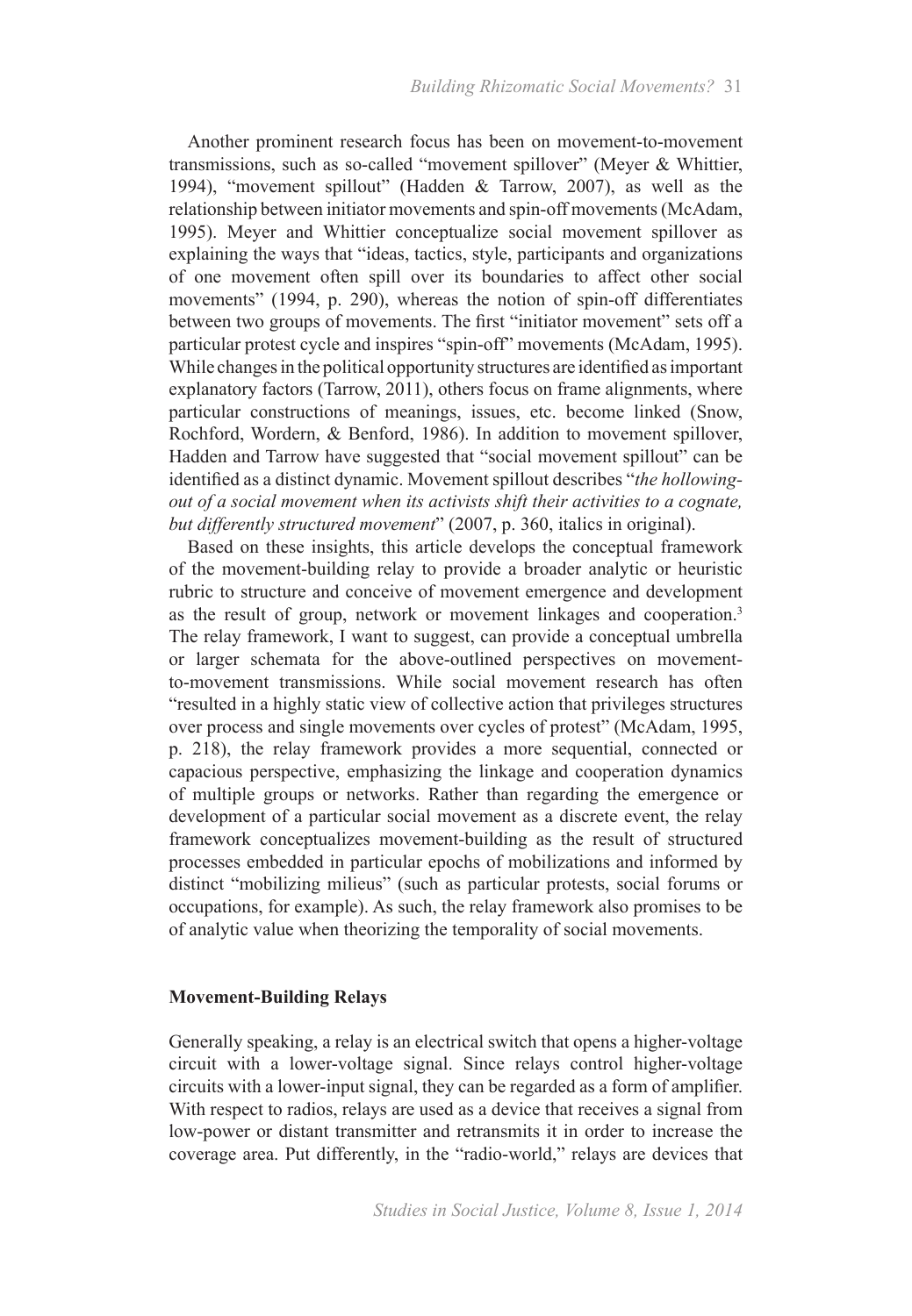receive signals from lower-powered transmitters or from transmitters that are further away and pass the signal on in order to increase the area that the signal can travel.

Correspondingly, group and movement linkages and cooperation can be conceptualized as emerging through dynamics echoing relay processes. Activists, groups or networks, as well as particular protests, forums or occupations, can be thought of as operating as a sort of catalyst or amplifier for generating group connections, linkages or cooperation that could spread across space and time. Thus, relay dynamics can generate new networks and movements or "charge" pre-existing contacts in new ways and "spread the mobilization of networks outside themselves" (Ohlemacher, 1996, p. 201).

Furthermore, the concept of the movement-building relay shifts the analytic focus towards investigating the social movement environment or milieu. Generally speaking, the emphasis of much research has been on either the "outside" of movements, such as the political opportunity structures or on the "inside," including (often dyadic) interactions of groups and activists. Leaning on Staggenborg's (1998) conception of the "social movement community," which leads her to argue that "the culture of community of a protest cycle, rather than political opportunity, attracts many participants and provides organizational and tactical opportunities for new movements" (p. 180), the relay concept brings into focus the protest or movement-building milieu. Taking the Latin/French root of milieu as the "middle place," such a relay lens thus investigates the connecting area, the (infra)structure within which cooperation, such as protests, forums, occupations or longer-term convergence attempts including social or workers' centers' activities, can occur. The relay thus seeks to highlight the milieu of cooperation attempts, the physical, social and psychological space, the political-economic and socio-cultural setting, in which actors and groups interact. It focuses on those elements that are between the outside of the broader political economy and political opportunity structures (which arguably pre-structure the particular relay) and the "inside" of intra-group or -movement behaviour (which in turn feeds back on the particular relay dynamics).

To develop this relay framework for movement-building dynamics and dovetailing with recent work by Jeffrey Juris and his co-authors who have started to investigate ways of "*thinking about* movement building as an outcome of gatherings such as forums" (Juris et al., 2013, p. 3; italics in original), I focus here on what scholars have called "the situated" element of movements. The situated is a central space for generating linkages and cooperation. In addition to "the virtual" (electronic mailing lists, websites, etc.) and "the textual" (flyers, newsletters, etc.), the situated element of movements refers "to spaces and places of physical co-presence such as protests sites, encounters . . . social forums . . . and festivals all of which involve considerable 'facework'—close interaction, trust building etc." (Chesters & Welsh, 2011, p. 121). The situated as relay can thus be analyzed as receiving a host of weaker signals, bundling them and transmitting them across time and space.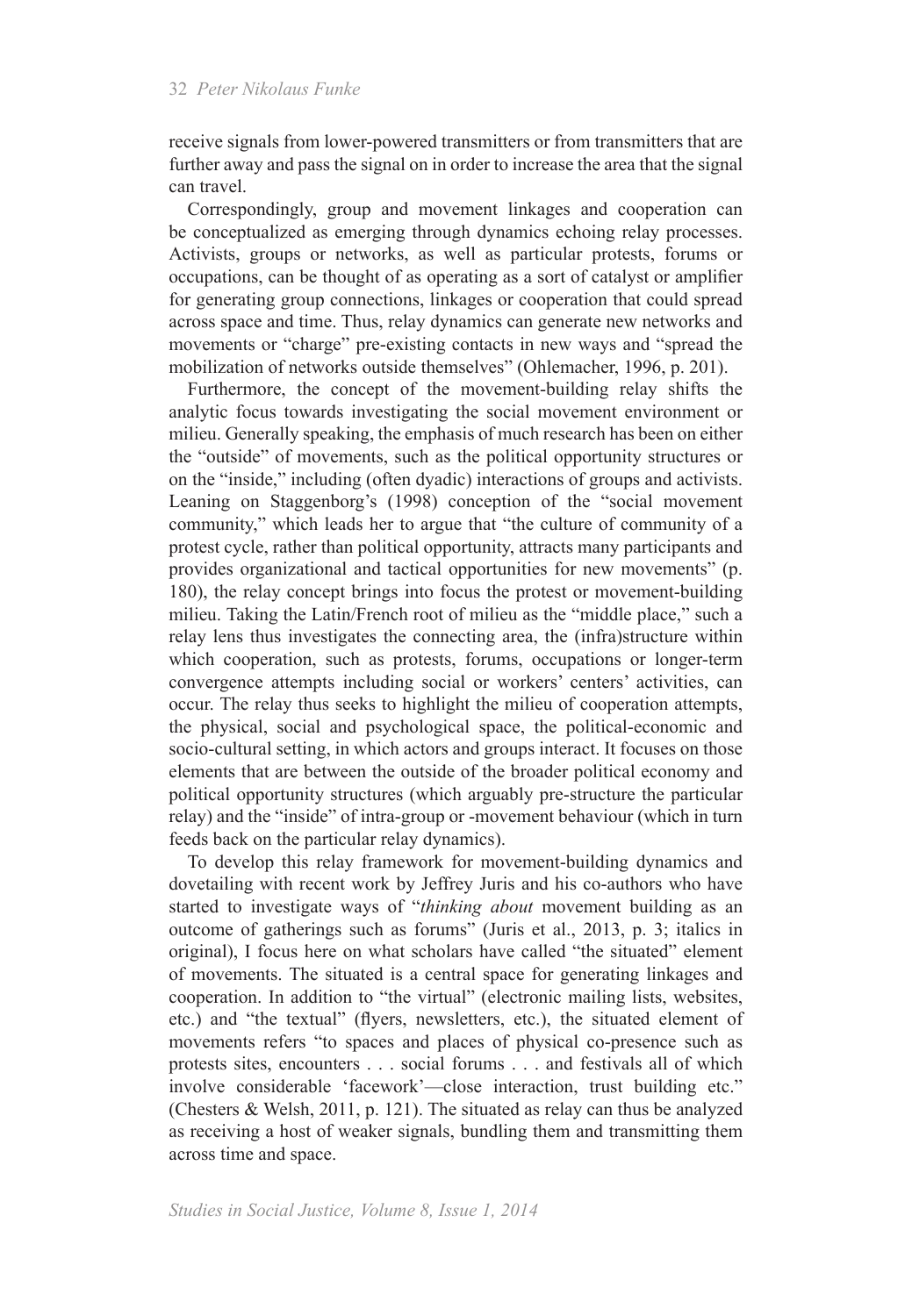Moreover, "the situated" idea itself is being conveyed across space and time, taken up in other locations to then be enacted in context and locationspecific ways. For example, various Zapatista-inspired initiatives have been organized in places such as Los Angeles, adapting and altering Zapatismo tenets, reflecting the location and context specificity of Los Angeles (Zugman, 2008). Similarly the Indymedia movement has spread globally (Wolfson, 2014). Similarly, the social forum idea "traveled" the globe. Since the first World Social Forum in Porto Alegre, Brazil in 2001, countless regional, national or local social forums have been organized in ways that are reflective of the particular location and its dynamics. As Janet Conway writes,

Wherever the world event is organized, it enacts its own culturally-specific, geographically rooted social movement processes. . . . Every edition of the World Social Forum is "placed" but transnational. The world-wide process is made up of myriad place-based processes, indisputably localized but both taken as a whole and in many of its constitutive parts, characterized by an expanding globality.  $(2005)^4$ 

Most recently, the Occupy Wall Street idea traveled from Zuccotti Park in New York City to over 95 cities across 82 countries, ranging from Sydney to Frankfurt, from Los Angeles to Hong Kong, Rome, Mexico City and Tokyo, (Thompson, 2011) taking on location and context-specific characteristics while retaining occupy-type similarities or rather Wittgensteinian "family" resemblances" (Occupy Wall Street Activists, 2011–2012).

While this article centers on the situated element, there is no reason to *a priori* exclude the virtual or textual from the relay lens. Similarly, a more comprehensive analysis of the relay concept would of course also need to take the broader political economy as well as the political opportunity structures and intra- and inter-movement dynamics into account. For the purposes of this article, however, I am sidestepping these vital dimensions, which will be integrated in a subsequent article. The major aim in the following is to begin suggesting a particular way of conceptually thinking about and developing ideal-typical categorizations of diverse movement milieus as relays for distinct cooperation outcomes and thus broader movement-building dynamics.

Akin to relays in the field of electrical engineering, we can further distinguish between particular types of movement-building relays which enable distinct forms of cooperation. Bandy and Smith's (2004) edited volume provides a fruitful starting point for thinking about forms of cooperation and their enabling dynamics. The book investigates a range of transnational alliances and how they come about, examining "organizational mechanisms designed to encourage the formation of transnational solidarity" (p. 3). Bandy and Smith (2004) start off from Jonathan Fox's distinction between three forms of transnational cooperation: networks, coalitions, and movements (p. 476).<sup>5</sup> Without claiming a necessary or wanted progression from one form of cooperation to the next, Bandy and Smith (2004) stipulate that "while networks have the lowest levels of formal organizational ties and integration, movements incorporate the most formal transnational structures.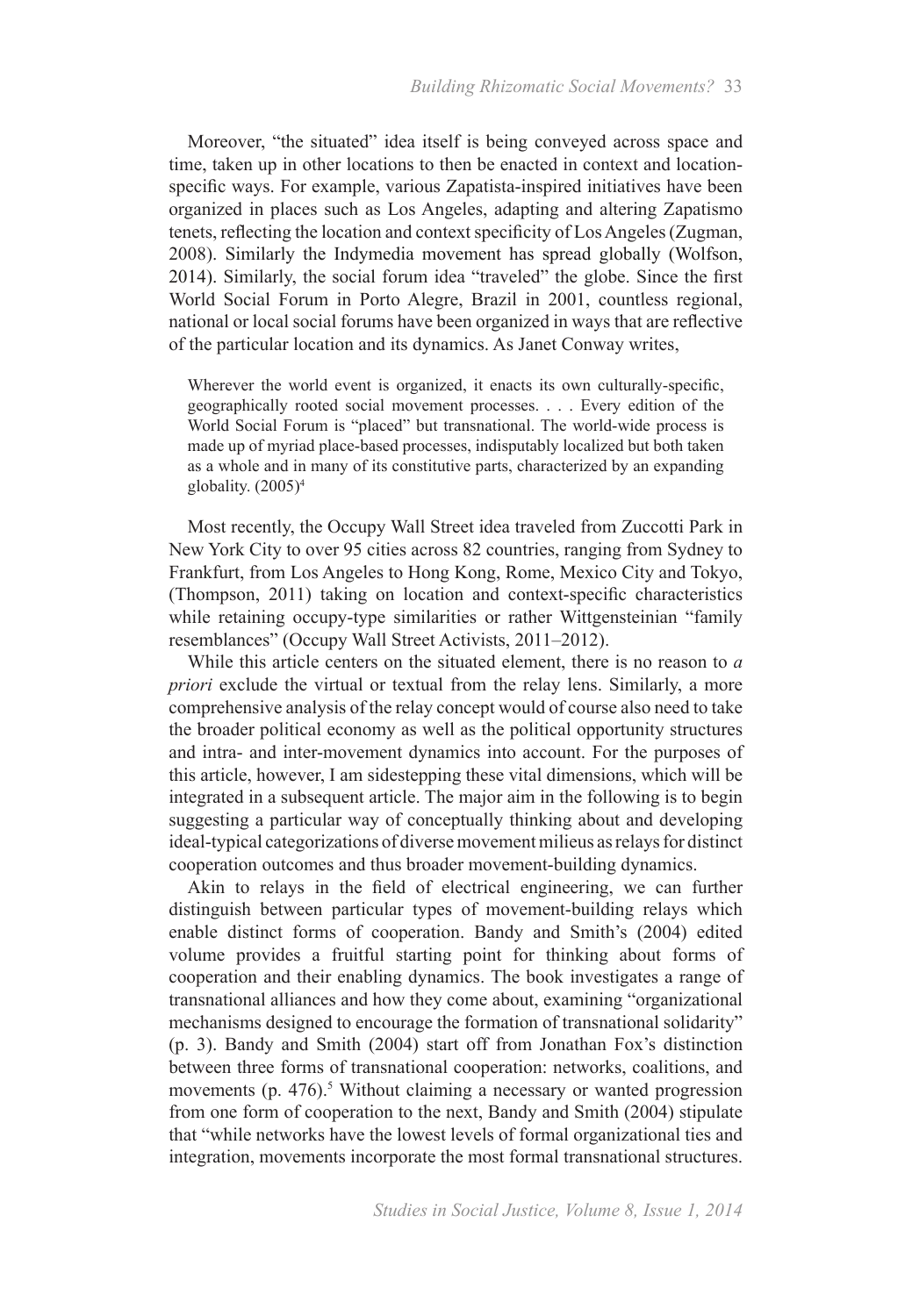These greater levels of organizational integration signal higher levels of communication and action, allowing for possibilities for consensus building among participants in a movement's ideology and culture" (p. 3). As such, they suggest that networks describe generally informal ties and the dissemination of ideas follows unorganized or merely minimally structured paths. Coalitions describe cooperation patterns that tend to display the beginnings of more formal structures and routinized communication and resource flows. Finally, movements for Bandy and Smith (2004) are comprised of even more formally organized "Transnational Social Movement Organizations" (p. 4) which articulate decision-making procedures. The relay concept intervenes or seeks to further this line of research. It provides a framework which emphasizes or rather elaborates on the connecting links between a particular milieu, environment or (infra)structure as well as its respective dynamics and the realization (or not) of cooperation outcomes.

Based on these insights, with movement building relays as the connective tissue, the environment or (infra)structure within which various forms of cooperation (such as networks, coalitions, movement organizations) are generated can heuristically be separated into four ideal-types: *Clustering relays* describe the lowest degree of convergence(s), prioritizing the protection of the participants' autonomy while seeking to loosely connect them; *Networking relays* denote more pro-active milieus, encompassing dynamics that advance the institutionalization of more routinized linkages, shared actions and campaigns; *Coalitioning relays* are based on longerterm strategy and commitment to generating shared ideologies, values and political identities; *Organizing relays* represent milieus with the highest level of confluence, in which compromises and shared identity production become core concerns. Analytically linking these relay conceptions to cooperation outcomes would render the following heuristic schematic:

- clustering relays can generate networks
- networking relays can generate coalitions
- coalitioning relays can generate organizations
- organizing relays can generate antisystemic movements<sup>6</sup>

This simplified representation of relay dynamics and cooperation outcomes can be visualized as being different points on a continuum, describing increasing levels of shared identity and synergy creation and thus tighter movement-building dynamics. True to the definition of a continuum, which describes a succession or an aggregate, the four ideal-types are closely linked, overlapping and bleeding into each other and thus neatly distinguishable from each other merely for heuristic and analytic reasons. The following outlines the four suggested relay types and references stylized illustrations from the current rhizomatic epoch of mobilizations.

#### *Clustering Relays*

The dominant logic of clustering relays as movement-environments or

*Studies in Social Justice, Volume 8, Issue 1, 2014*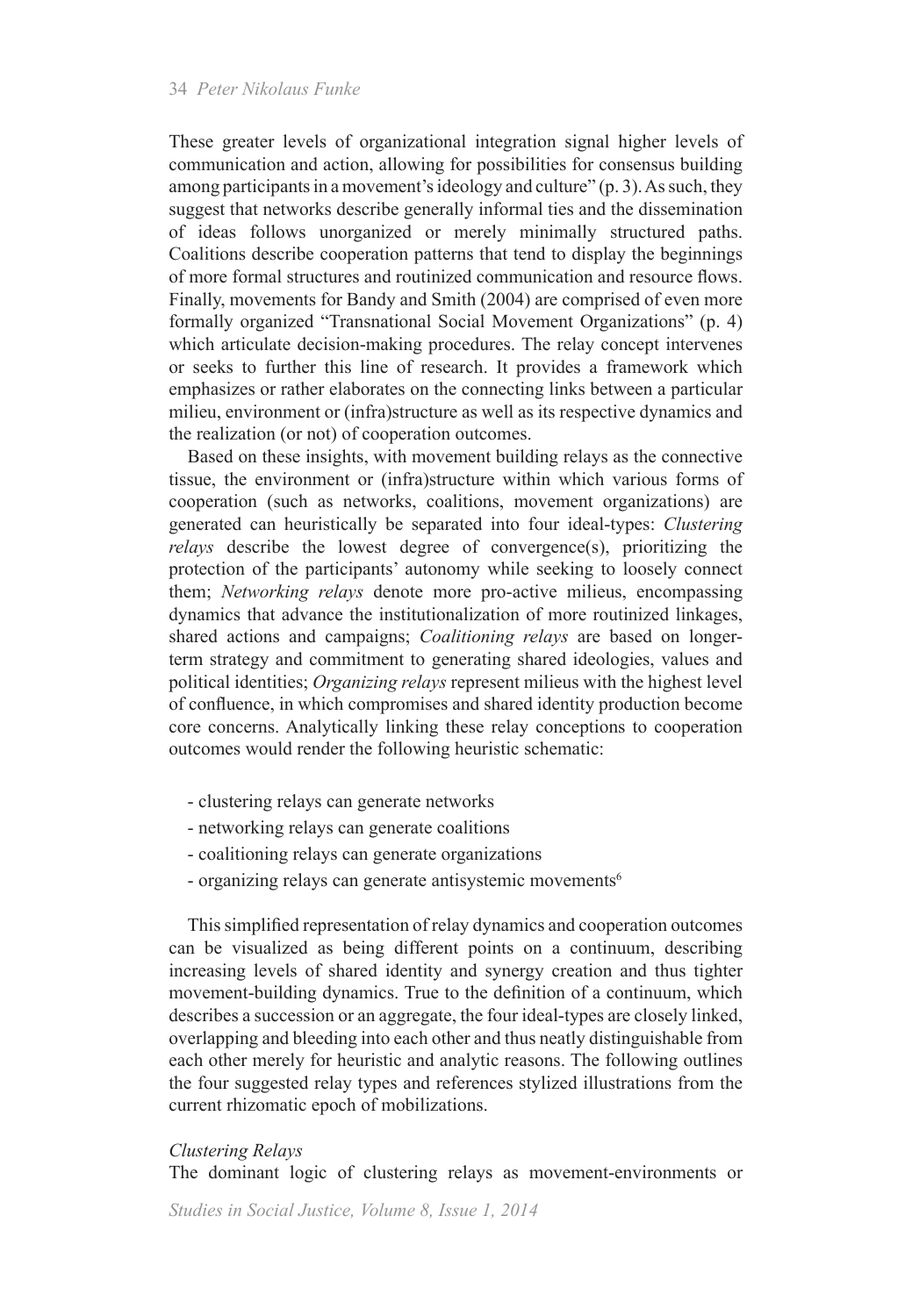-milieus for cooperation and linkages lies in safeguarding the autonomy of participants and groups and thus embracing diversity of tactics and struggles while still assembling them under a loosely defined umbrella. While participating groups and activists rarely share the same ideology, political culture or material interests (Fox, 2009), clustering relays enable the building of contacts and awareness of others' struggles and strategies and provide the environment to engage in joint actions with other groups and activists without foregoing one's own autonomy or having to compromise much of one's particular group identity. Clustering relays can enable loose coordination for short-term campaigns such as protest mobilizations, allowing groups and activists to agree on demonstrations and protest sites while accepting a host of different tactics and demands, thus acknowledging an equality and plurality of fronts of struggles. The outcomes are often more re-active and short-term activities such as "protest swarming," congregating on a given target and then quickly detaching again. The series of protests against neoliberal globalization such as the 1999 Seattle World Trade Organization protests can be conceptualized as having functioned as clustering relay, generating massive protests of a diversity of actors and groups, engaging in their autonomous yet linked protest forms.

The 2001 Genoa mobilizations against the Group of Eight Summit coordinated by the Genoa Social Forum (GSF) are illustrative of the functioning of a clustering relay milieu. The 300,000-strong Genoa protest was organized on the basis of the GSF framing document, which required all organizations and groups to accept and safeguard the diversity and autonomy of all participating groups. To accommodate this demand for autonomy, the roughly 700 participating groups ultimately agreed to demonstrate separately, albeit under one umbrella, against the Group of Eight Summit (Neale, 2002). The imperative of accepting the groups' autonomy and the unwillingness or inability to give up much of one's particular group identity and strategic outlook as well as the rejection of consolidating action and strategies towards any concrete overarching transformational project define clustering relay milieus. As the Genoa protests showed, the GSF as clustering relay enabled a multiplicity of groups and their various protest tactics to come together in a particular demonstration and to do so without subordinating their own tactics and demands to any other group or collective compromise.

However, this example of a clustering relay also illustrates shortcomings or challenges for resilient movement building. Prioritizing autonomy and diversity does not generate much more commonality beyond accepting differences. Accepting differences might function well as strategy for protests such as in Genoa, Seattle or elsewhere, where the target is given. It is, however, insufficient, I would argue, for more active movement building attempts, where targets are not given and participants seek to move beyond mere protest swarming activities and towards more pro-active movementbuilding work.

While clustering relays do not necessarily move beyond this stage of cooperation and linkages among the participants, they can generate networks,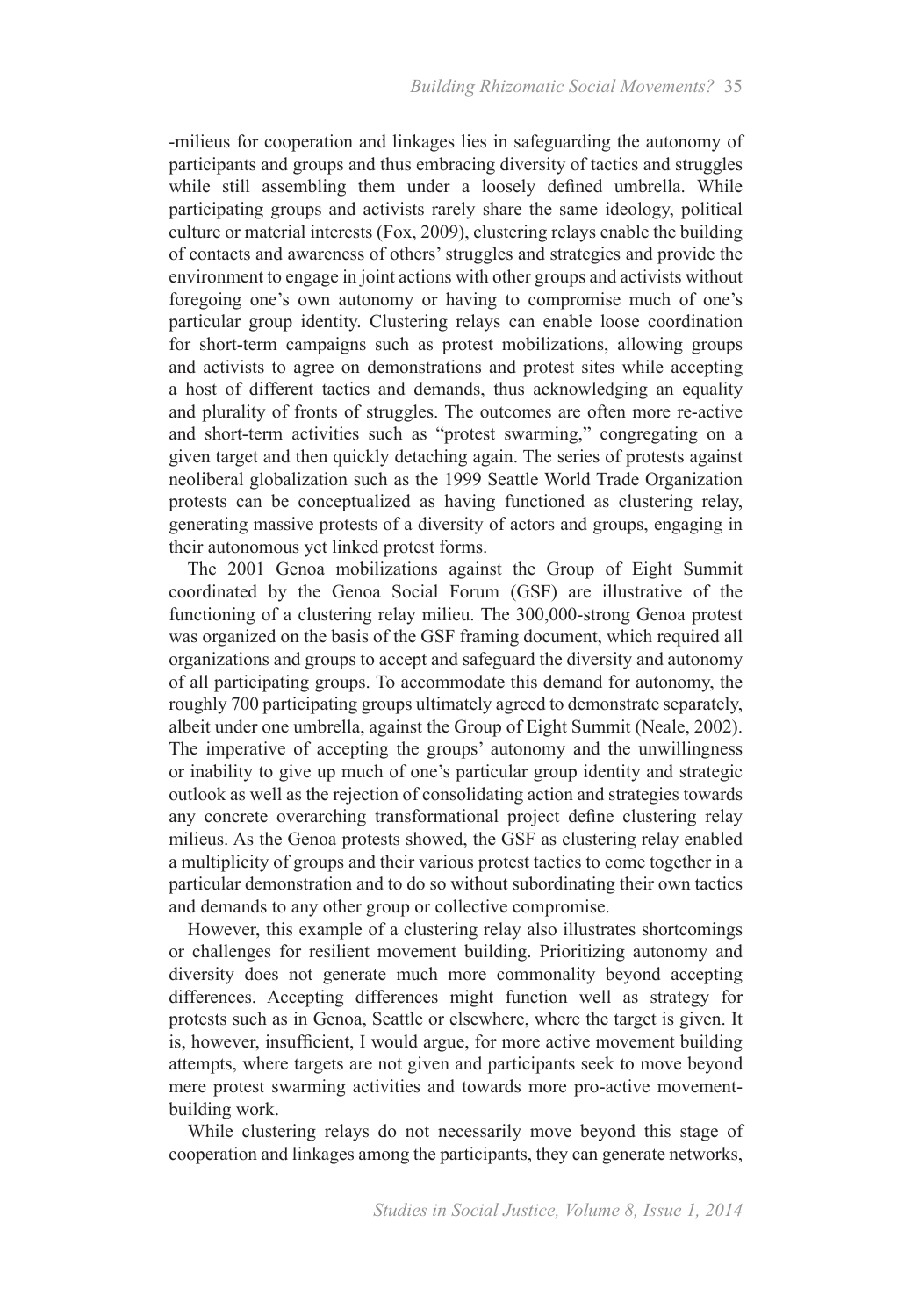the lowest form of cooperation indentified by Fox and Bandy & Smith. The series of protests against neoliberal globalization at the turn of the century could be conceptualized as having catalyzed the so-called anti-globalization movement or more precisely the alter-globalization networks. The alterglobalization networks propelled the World Social Forum and the global social forum process, an example of a networking relay.

#### *Networking Relays*

Networks can evolve into more regular and pro-active phenomena through movement-milieus, which I call networking relays. Networking relays denote processes, which maneuver activists and groups past the dynamics of clustering relays. Beyond fostering contacts and sharing information and experiences as well as joint actions based on loose and short-term coordination, networking relays generate dynamics that include the beginnings of processes that start advancing loosely institutionalized and longer-term linkages, joint actions and campaigns. While clustering relays function well to generate "swarming activities" such as protests, through networking relays cooperation is increasingly based on mutually-agreed-upon minimal goals beyond, for example, the identification of demonstration targets such as in Seattle or Genoa. Networking relays thus describe tendencies towards less re-active actions, often relying on constructing more intentional and pro-active spaces or strategies. While networking relays are characterized by a loose agreement on minimal goals and broad strategies, they do not necessarily rely on shared ideologies and political cultures or identities, still embracing a host of diverse actors, strategies, and fronts of struggle.

The World Social Forum and its global process provide insightful illustrations of networking relay dynamics. Taking place in the aftermath of the 1999 anti-World Trade Organization protest in Seattle, the first World Social Forum (WSF) in 2001 started out with the hope of moving beyond more re-active demonstrations and mass protests and, specifically, to move beyond "the failure of Seattle [which] was the inability to come up with a common agenda, a global alliance at the world level to fight against globalization (Klein, 2001)," as Christophe Aquiton of ATTAC who helped to organize the first WSF put it.

Since 2001, these unprecedented gatherings of social movements, networks, unions, non-governmental and other civil society organizations from the political Left have functioned as an incubator of, for instance, the massive globally coordinated anti-Iraq War protests on 15 February 2003, the abovereferenced anti-G8 demonstrations in Genoa, the European Marches against poverty, and, to a lesser degree, the electoral victories of social movementpowered governments in Latin America. Social forums have fuelled the antiausterity mobilizations in Europe, served as an important context for the revolution in Tunisia in 2010/11 and as nurturing and inspirational ground for the global justice networks writ large and the more recent occupy-type protests.

The WSF's networking relay milieu is based on the minimal goals enshrined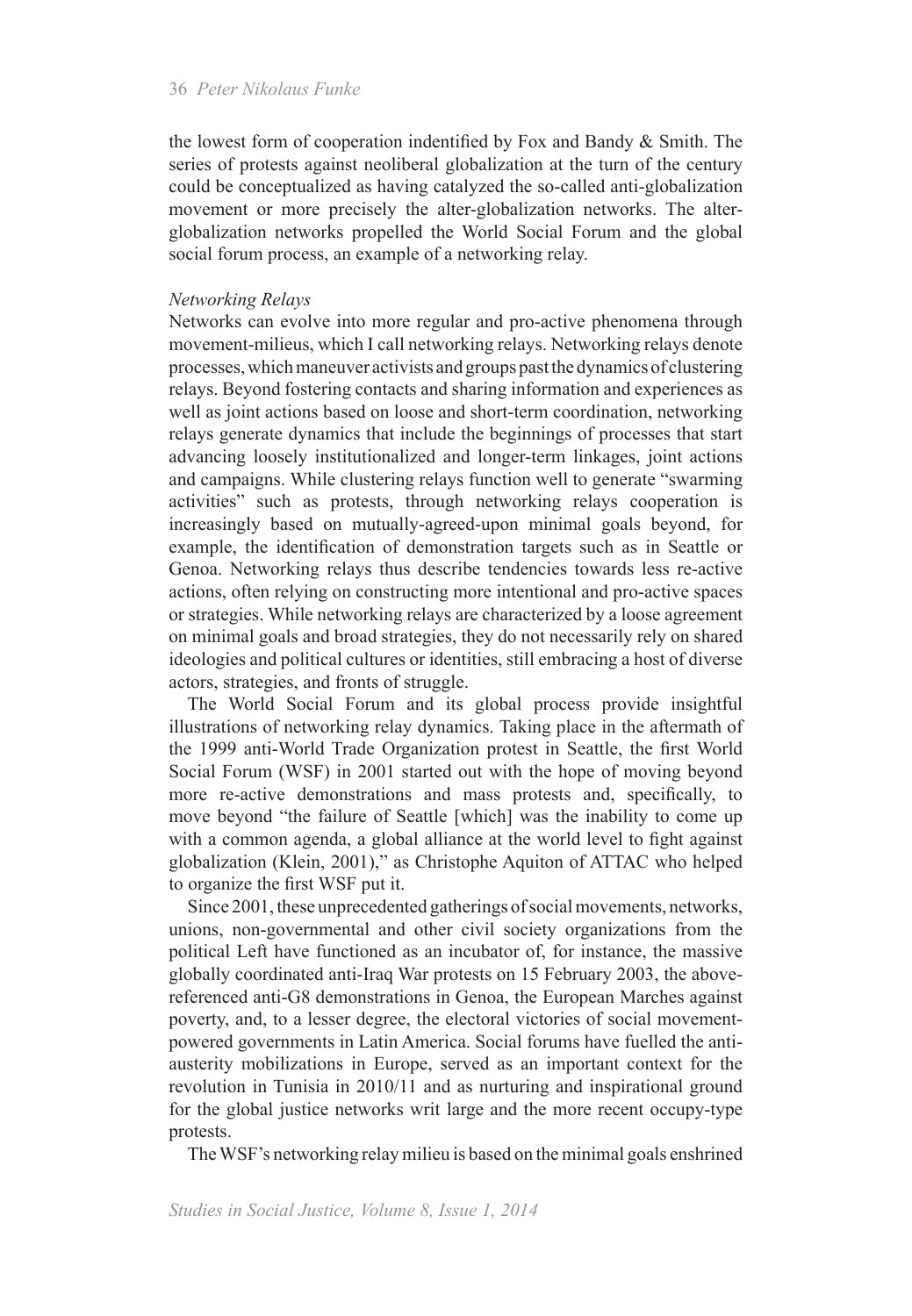in the Charter of Principles of the World Social Forum.7 The Charter stipulates a loosely enough defined common ground (such as opposition to neoliberalism and armed struggle as well as for participatory democracy) which is still able to assemble a multitude of actors with very variegated ideological outlooks, tactics and strategies. However, the social forum linkages are constructed with a view towards more structured or institutionalized and longer-term horizons. Networking relay dynamics can thus enable more sustainable convergences and cooperation among groups and activists beyond a "onetime" demonstration or campaign. The organization of the WSF itself provides an indication of how increased commonality is attempted. While this process has changed over time, since 2005 the program of the WSF has been entirely made up of self-organized and -governed activities proposed by the participating groups and movements themselves. On the basis of the proposed activities, the WSF organizing committee creates thematic terrains<sup>8</sup> which are meant to be "the favoured context for expressing the plurality and diversity that are one of the main features and major strengths of the movement of resistance to neoliberal globalization. Nonetheless, any thematic fragmentation of discussions that may hamper or prevent achieving the above aims of convergence and synthesis is to be avoided."<sup>9</sup>

Linking the networking relay dynamics to cooperation outcomes identified by Fox and Bandy and Smith (i.e. networks, coalitions, movement organizations), social forums have fostered, re-charged and furthered coalition building. While groups and networks such as the World March of Women or the peasant network *Via Campesina* have used the World Social Forum to further their respective groups' convergence(s) since the beginnings of the social forum process (Conway, 2013), it was, for example, the latest WSF in Tunis in 2013 which has since enabled the transnational network for communication rights and free media to consolidate their participants, groups, and networks and to build or re-charge coalitions, drawing in activists from the Maghreb region such as *Reporters sans frontières* (Tunisia), *Radio Regueb* (Tunisia) as well as media activists and journalists from Morocco, Algeria and Egypt, among others (Plöger, 2013).<sup>10</sup>

While social forums have been incubators and performed important networking relay functions, they have been less able than many had hoped to serve as vehicle for sustained organizing and durable movement building. As one activist put it, "A mobilization for a mass movement, which many have dreamed of, has not really happened" (cited in Bahn & Haberland, 2003, p. 43). The emphasis on autonomy and diversity of actors, strategies and fronts of struggle still dominates networking relay milieus such as social forums. Networking relays display a wariness of institutions and organizational mechanisms that are geared towards working through differences and coming up with new synthesis, for which non-consensus-based decision-making, leadership development and a certain degree of hierarchy are necessary. To put it differently, networking relay milieus such as social forums and also occupy-type protests privilege networking over movement building. Subsequently, the result tends to lead to transient cooperation and coalition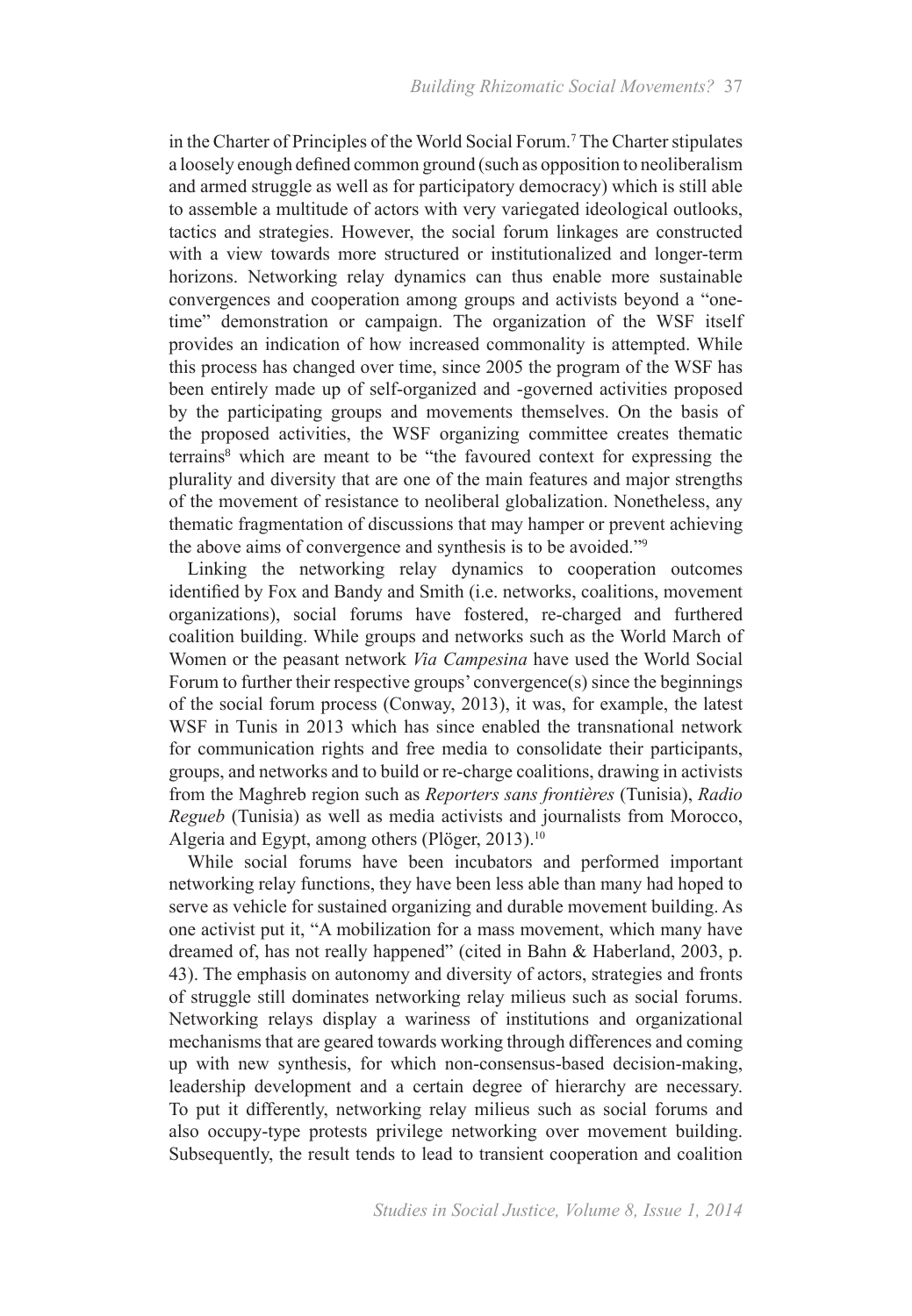linkages rather than resilient and longer-term organizing. The occupy-type mobilizations are indicative of these dynamics. I would argue that, despite having mobilized very quickly and accelerated in 2011, they have not been able to organize in a sustainable and resilient way in spite of the ongoing presence of groups working under the label "occupy" such as Occupy Sandy, Occupy SEC or the related European Blockuyp actions against the European Central Bank in Frankfurt, Germany. The reasons, as I shall suggest below, also have to be seen in the particular rhizomatic logic undergirding the current epoch of contention or mobilizations and thus movement or activist politics today, which make "higher levels" of movement-building challenging.

#### *Coalitioning Relays*

Conceptually speaking, networking relay milieus and resulting coalitions can propel cooperation towards the next stage of movement building, by functioning as coalitioning relays. Coalitioning relays encompass the characteristics of the former two phases but further deepen and institutionalize cooperation, generating increasing synergies and commonality. Coalitioning relays are arguably based on even more long-term strategy and tend to rely on more commitment to developing shared ideologies, values and political identities for movement building. Coalitioning relays thus refer to movementbuilding processes that further the compression and coagulation of group or movement intersections, seeking more resilient formations and more unitary fronts. They encompass more explicit visions of aspired movement outcomes, more direct and focused interactions, and a more articulated and sharpened common identity. Coalitioning relays provide the possibilities for sustained organizing of constituencies and warrant agreeing upon decisionmaking procedures and leadership development aspects. Compromises and shared identity production become core concerns within coalitioning relay milieus for which mechanisms have to be devised that approach difference not as absolutes but rather as something to transcend and through which to arrive at a new synthesis (Nunes, 2006). This does not necessarily mean that difference and autonomy are sacrificed but it does suggest that they are less dominating concerns.

In Fox and Bandy and Smith's categorization, coalitioning relays can generate (transnational) movement organizations which they describe as "more formal structures to help routinize communications and resource flows as well as to articulate procedures for making decisions that affect the alliance" (Bandy & Smith, p. 4). With the important exception of the Zapatista and more local initiatives such as the Media Mobilizing Project<sup>11</sup> (Funke & Wolfson, 2013) that have been able to generate organizing relay milieus for their distinct and bounded spheres, the broader alter-globalization networks, the social forum process or occupy-type mobilizations have arguably not been able to generate successful organizing relay milieus for movement building despite various attempts.

Two unsuccessful attempts aimed at more unifying projects with the potential to generate movement organizations came out of the broader WSF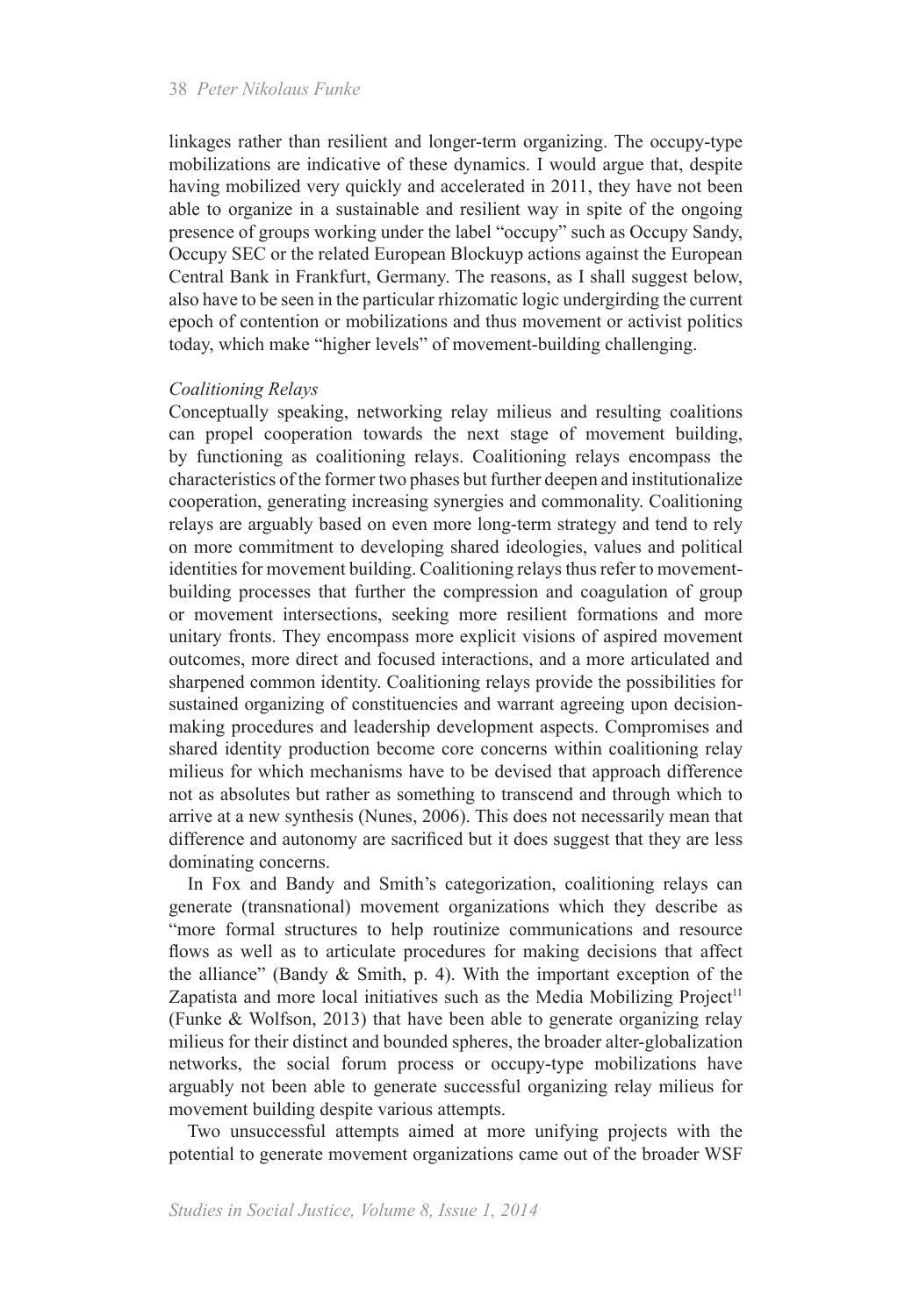orbit: the "Porto Alegre Manifesto" in 2005 and the "Bamako Appeal" a year later. <sup>12</sup> Both "appeals" expressed the wish of some to move the WSF away from being merely an "open-space," or in this article's framework a networking relay, and more toward being a political actor, proposing potential converging topics and working on shared strategies. Within a relay perspective, the attempt was to generate organizing relays and to further movement-building dynamics and organizations.

While it is beyond the scope of this article to analyze the host of reasons that help explain the lack of resonance of these initiatives, I suggest, as referenced earlier, that the dominant rhizomatic movement logic is challenging for more concentrated movement building. Safeguarding diversity and autonomy, multiplicity of struggles, strategies and possible futures, and preserving horizontalism, which is arguably at the core of the dominant rhizomatic logic, are high hurdles for such initiatives and more long-term movement-building strategies. The latter requires the willingness to transcend the acceptance of "diversity for diversity sake" and to generate more coherent fronts of struggle and movement capacity beyond mere networking. Such convergence processes would, however, challenge core tenets of the dominant rhizomatic movement logic and thus would likely sow derision among today's diverse and autonomous groups and movements.

Nevertheless, a still on-going attempt to generate coalitioning relay environments that can foster more unitary fronts and further movement coagulation and intersections can be seen in developments within the United States Social Forum (USSF). USSF organizers emphasize more than other forums the need to move towards "establishing a space with a particular racial and class composition, balance of power, and movement building strategy" (Juris, 2008, p. 364). What Jeffrey Juris calls the creation of "intentional spaces" illustrates for our purposes here potential transitions from networking relay milieus to coalitioning relay environments, as the USSF space is intentionally designed to allow for the construction of spaces that foster movement-building capacities and thus (movement) organizations as cooperation or relay outcomes. With respect to the USSF, this intentionality strategy was also devised to overcome the glaring whiteness and middle class nature of forums and to thus empower the voices from lower-class constituencies and more racially diverse participants. While this might appear as merely accommodating more diversity, the conscious encouragement of more diversity was in fact geared towards generating more wilful connections and thus furthering a more focused movement-building approach. Beyond overcoming the middle-class bias, the intended inclusion of lower classes and racially diverse constituencies is also necessary as effective and resilient movement building needs to be grounded in communities and led by those most disaffected by neoliberal capitalism.

#### *Organizing Relays*

The final stage in this stylized and ideal-type continuum of movementbuilding relays could be thought of as organizing relays, which would describe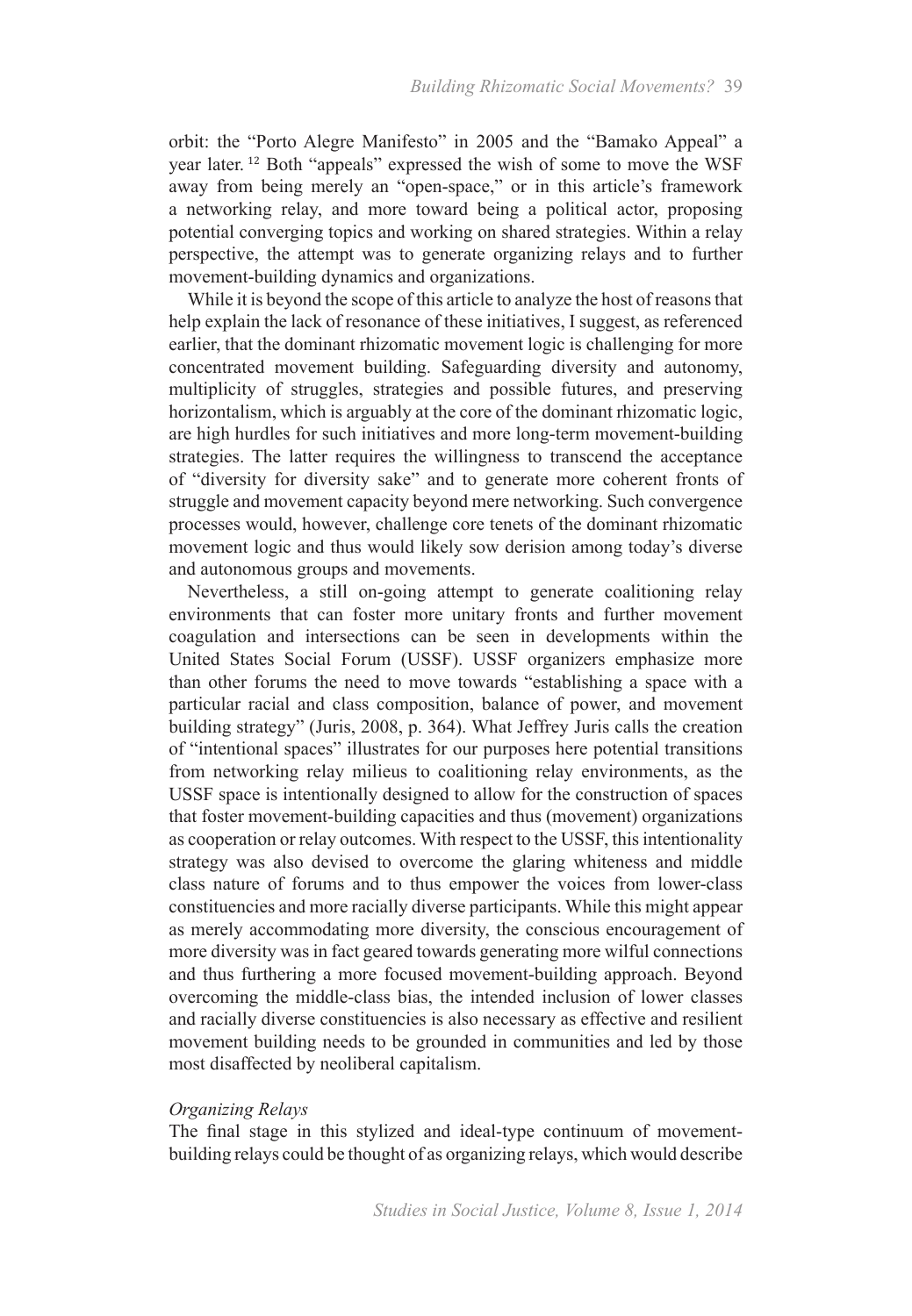movement milieus and (infra)structures that lead movement organizations (as outcomes of coalitioning relays) to paraphrasing Marx's famous dictum, to begin transforming a movement "in itself" towards a movement "for itself."

Organizing relays would thus further increase the dynamics of compressing and converging of actors, strategies, and struggles. Compromises and shared identity production become core concerns for which mechanisms of organizing and decision-making are needed to generate sustainable commonalities or agreements and thus movement-building capacity that can lead towards generating antisystemic movements (Arrighi, Hopkins & Wallerstein, 1989). Core organizers of the 2007 anti-Group of Eight protests in Heiligendamm (Germany) put it succinctly, stating that now needed is not "different political currents engaging in different forms of action—in a spirit of solidarity but without jeopardizing their own identities [but] in the direction of a 'becoming-other, together.' This meant collectively devising and carrying out forms of action new to all, actions and alliances that took people beyond their comfort zones towards the practical constitution of new commons, and therefore new common potentials" (Move into the light, 2007, p. 4).

In sum, organizing relay dynamics arguably transcend core characteristics of the rhizomatic logic. They move away from privileging grassroots democracy and prefigurative politics and a politics of horizontality and decentralization gives way to more structured networks with hierarchical elements and decision-making processes as well as leadership development. Moreover, it entails building a shared identity, which ultimately asks participating groups to generate new and shared connections and convergences beyond their particular struggle.

#### **Concluding Remarks**

This article is a first attempt to provide a framework of how to conceptualize various movement-building milieus. Using the metaphor of the relay and conceptualizing it as a continuum, this article sketched four ideal-types: clustering, networking, coalitioning, and organizing relays as related yet heuristically distinct types of movement-building milieus. While this framework is of course a stylized schemata, the relay rubric is nevertheless helpful, I believe, in beginning a process of identifying and examining particular and varying movement-building dynamics and cooperation outcomes by focusing on the milieu, the (infra)structure or environment in which groups and activists engage and seek linkages and cooperation. As a continuum, clustering relays describe processes which allow for the first beginnings of shared movement practices and commonalities, potentially leading to network forms of cooperation. Networks could then catalyze networking relays, which can be thought of as beginning to build movement coalitions, condensing and converging around overlapping dimensions or transversal axes and building more intentional processes of generating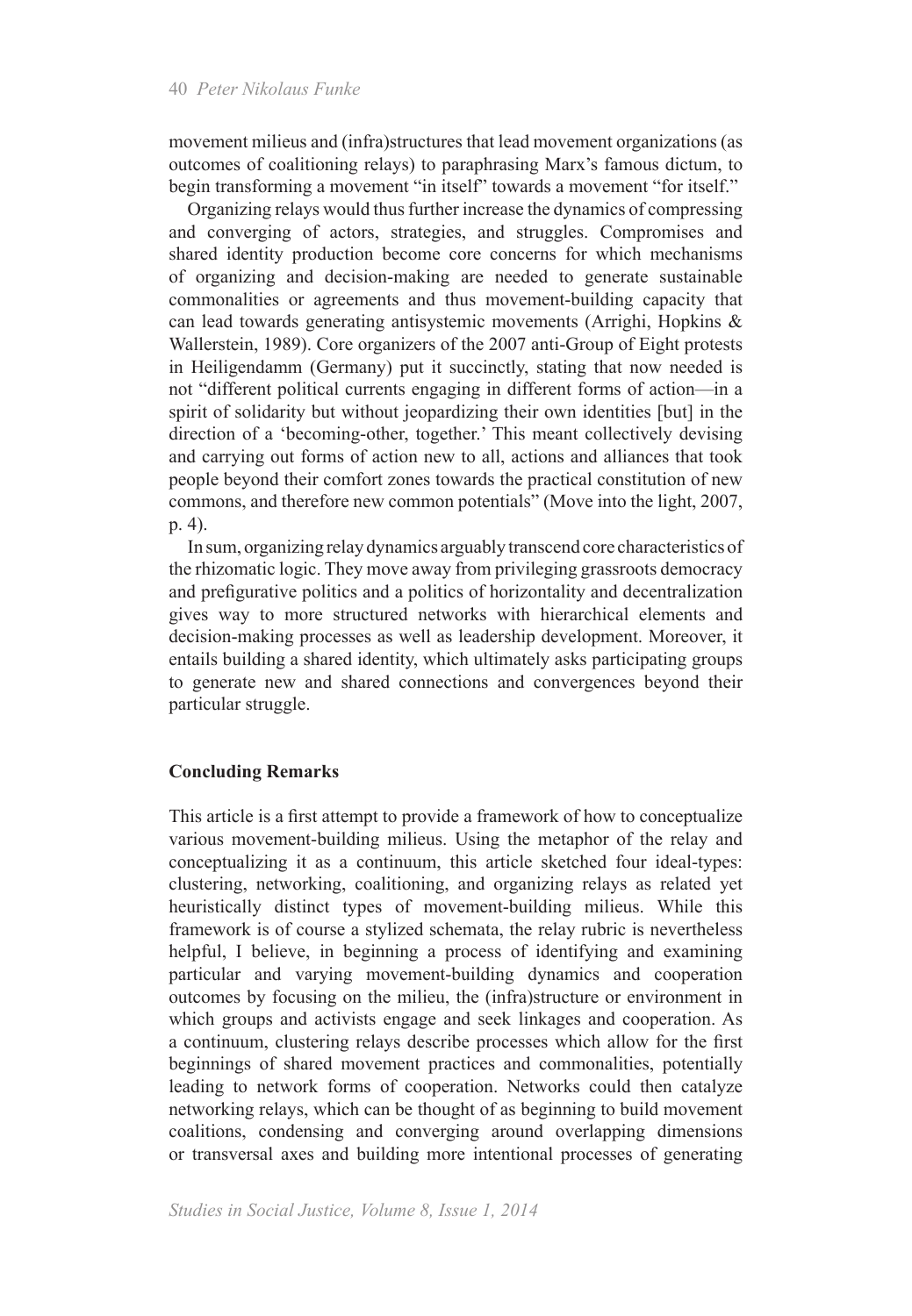commonalities for strategizing and organizing, employable across a host of situations and particular struggles. Put differently, networking relays enable the beginnings of transcending particularisms and generating novel synergies and shared identities, possibly ushering in movement coalitions. Coalitioning relays are subsequently geared towards fostering a more pointed front of struggle in order to further developments towards shared and more strongly institutionalized movement organizations. Finally, we can conceptualize an organizing relay milieu or (infra)structure which is conducive to enabling developments, which can lead towards the construction of broader and resillient antisystemic movements.

This article also suggests that the dominant rhizomatic movement logic impacts cooperation potentials in general and relay milieus in particular. Embracing autonomy and the diversity of actors, strategies and fronts of struggles, this logic is well geared to amplifying lower cooperation dynamics such as clustering- and networking-relay milieus. Hence, this rhizomatic logic helps explain the surprising "degree to which the global left has *not* fractured into its historical constituent parts of liberalism, Marxism, and anarchism-autonomism" (Reitan, 2011, p. 52, italics in original). It has thus arguably allowed for a stunning coming together of groups and movements, having "relayed" and facilitated mobilizations and forged new constellations by linking various groups and movements across space and diverse issue areas (Olesen, 2011).

While the rhizomatic texture thus arguably allows for unprecedented ties as well as the tempering and managing of the movement epoch's inherent antinomies, its logic simultaneously limits the degree of congealed and resilient movement building in general and the construction of coalitioningor organizing-relay milieus in particular. Integral characteristics of the rhizome foster a rather thin articulation of commonalities and convergences, which results in a politics that is often unable to move beyond mere symbolic acts, re-active resistances and loose networking rather than towards a politics of organizing for concrete and long-term movement building.

The rhizomatic logic is thus a double-edged sword, operating well as clustering and networking relay, generating awareness, contacts, and linkages of the various struggles without encroaching on the independence of groups and movements. Yet, this rhizomatic logic that promotes and protects diversity is at the same time less able to function as a coalitioning or organizing relay for movement building that can credibly aim at meaningful changes in social structures. The latter, I suggest, would arguably require more transversal mechanisms and structures that could generate new syntheses across movements and groups, but this is simultaneously a project that would likely provoke resistance from among today's diverse and autonomous groups.

While this article was only able to briefly sketch empirical illustrations of the relay continuum, a next step would be to investigate further movementbuilding examples to ascertain the usefulness of such a relay lens. More empirical cases would also allow us to make more concrete the conceptual differences between the four ideal relay types outlined above. Moreover,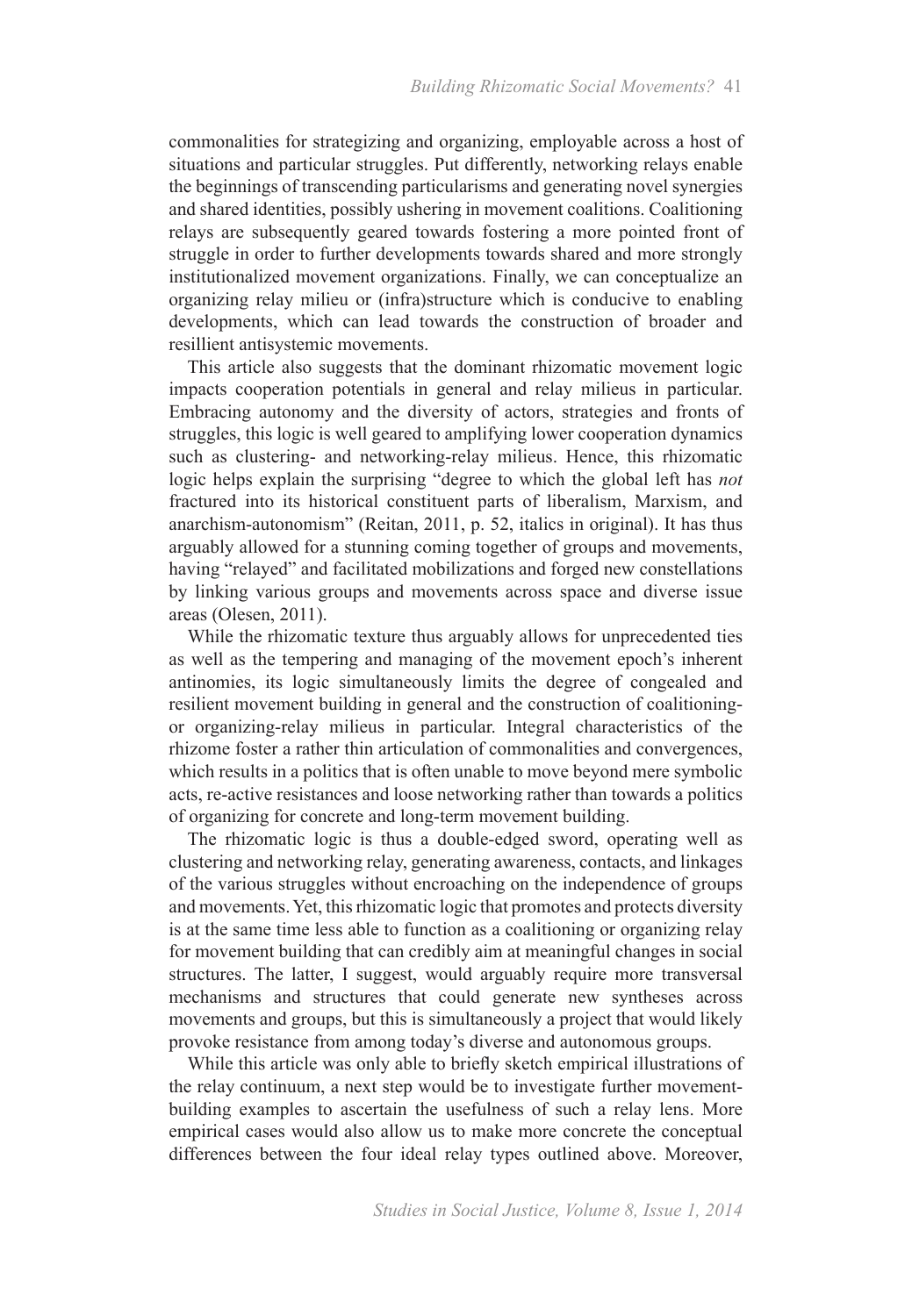expanding the empirical data would arguably lead to an expansion or increased differentiation of the relay continuum.

An additional research avenue dovetailing with the arguments in this article would be to investigate the relationship between relays and the conceptions of protest cycles, which Tarrow defines as a "phase of heightened conflict across the social system with intensified interactions between challengers and authorities, which can end in reform, repression and sometimes revolution" (Tarrow, 2011, p. 153). In what way, for instance, might networking and coalitioning relays be seen as attempts to break the cyclical rise and fall of protest and social movement activities? How successful (or not) are they, respectively? Finally, I hope this article also might be of interest to activists and organizers in more directly thinking about or rather having the beginnings of some categories with which to conceptualize their own work and to further successful and resilient movement-building strategies.

#### **Notes**

- <sup>1</sup> I would like to thank the anonymous reviewers for invaluable feedback and suggestions as well as Tanya Basok, Nicole Noel and the copyeditor for their editorial guidance and very helpful substantive advice.
- <sup>2</sup> While recognizing the problematic nature of periodization (Calhoun, 1993) since they neglect continuities and hide dissonance within specific moments, thinking in periods as Jameson suggests (1990) allows us to see patterns where we would otherwise merely see a cacophony of phenomena.
- <sup>3</sup> For a related an account stressing organizational density as vital element of protest cycles see Minkoff (1997).
- <sup>4</sup> See also: Janet Conway (2008).
- <sup>5</sup> The focus of their edited volume is on transnational cooperation but these three forms are not a priori limited to the transnational sphere.
- <sup>6</sup> On antisystemic movements see Arrighi, Hopkins, Wallerstein (1989).
- http://www.forumsocialmundial.org.br/main.php?id\_menu=4&cd\_language=2
- Such as "Asserting and Defending the common properties of Land and the Peoples", "Art and Creation: building the cultures of resistance of the peoples", "Sovereign Economies by and for the peoples: against neoliberal capitalism", "Social Fights and democratic alternatives: Against neoliberal domination", "Peace and Demilitarization: Fight against war, free commerce and the debt".
- <sup>9</sup> http://www.forumsocialmundial.org.br/dinamic.php?pagina=eixo\_transv\_2005\_ing
- <sup>10</sup> On Media and social movement networks see Wolfson (2013 & 2014).
- <sup>11</sup> The Media Mobilizing Project (MMP) is a network of organizations across the Philadelphia metro-region. Established in 2005, MMP aims to "build a movement to end poverty led by the poor and working class, united across color lines." MMP engages in long-term movement building, seeking to foster tight connections between its constitutive groups, which range from high school students, to janitors, cab drivers, nurses and security guards (see: http://www.mediamobilizing.org/).
- <sup>12</sup> For a discussion of the Appeal of Bamako see for instance: Sen & Kumar (2007).

#### **References**

Arrighi, G., Hopkins, T. K. & Wallerstein, I. (1989). *Antisystemic Movements*. New York: Verso. Bahn, E., & Haberland, M. (2003). Projektbericht: Initiative für ein Berliner Sozial Forum, Projektkurs Soziale Bewegungen und außerinstitutionelle Initiativen in Berlin, *Freie*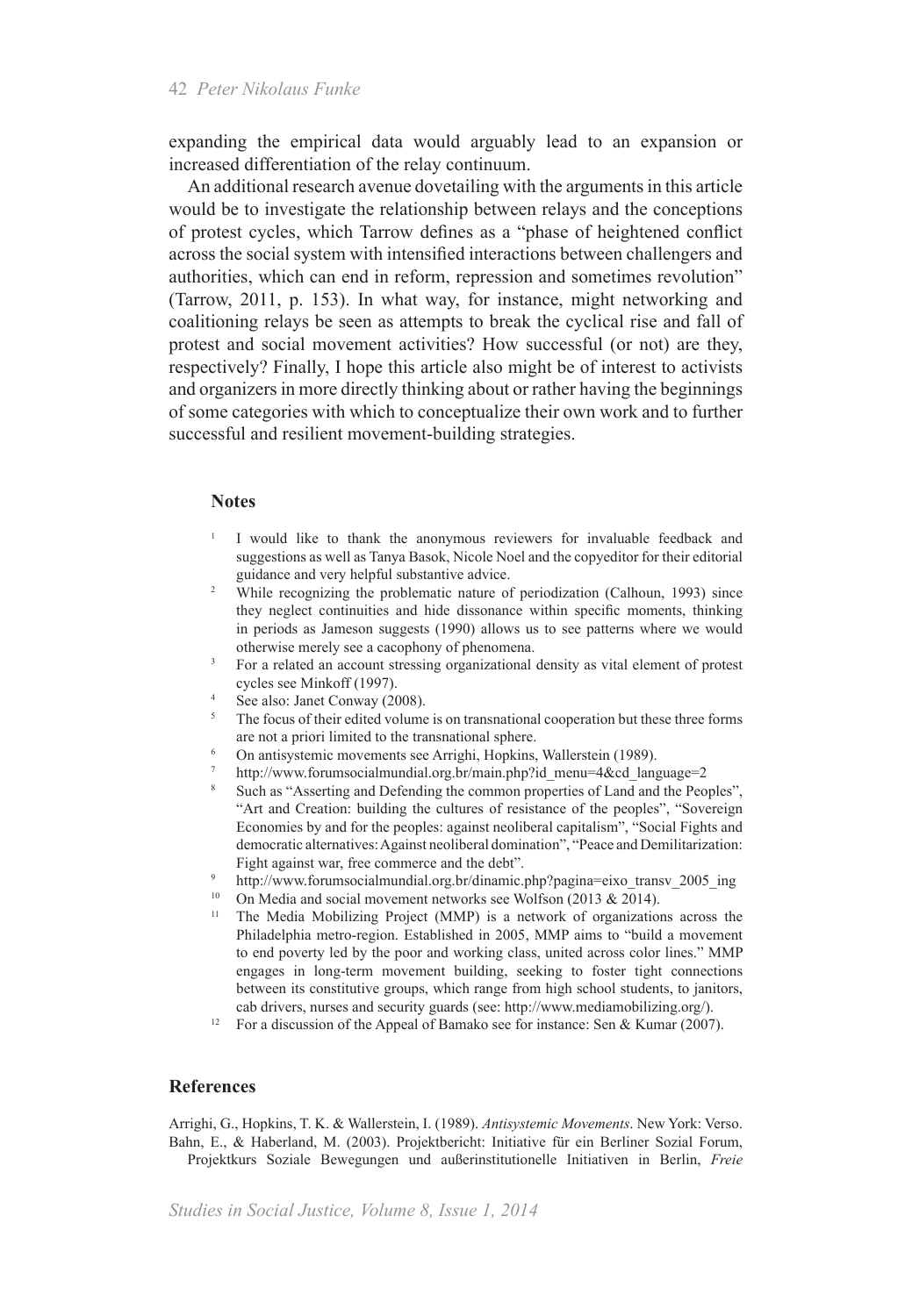*Universität Berlin*, (Otto Suhr Institut, Sommersemester).

- Bandy, J., & Smith, J. (Eds.). (2004). *Coalitions across borders: Transnational protest and the neoliberal order.* Lanham, MD: Rowman & Littlefield Publishers.
- Calhoun, C. (1993). New social movements of the early nineteenth century, *Social Science History,* 17(3), 385-427.
- Cantril, H. (1941). *The psychology of social movements.* New York: John Wiley and Sons.
- Chesters, G., & Welsh, I. (2011). *Social movements: The key concepts.* London and New York: Routledge.
- Conway, J. M. (2005, February). *The empire, the movement, and the politics of scale: Considering the World Social Forum*. Paper presented at *Towards a Political Economy of Scale: Studies in the Political Economy Conference*, York University, Canada.
- Conway, J. M. (2008). Reading Nairobi: Place, space, and difference at the 2007 World Social Forum," *Societies Without Borders* 3, 1, 2008, pp. 48-71.
- Conway, J. M. (2013). *Edges of global justice: The World Social Forum and its "others."* London and New York: Routledge.
- Deleuze, G., & Guattari, F. (1980). *A thousand plateaus: Capitalism and schizophrenia*. Paris: Minuit.
- Fox, J. (2004). Assessing binational civil society coalitions: Lessons from the Mexico-U.S. experience. In K. J. Middlebrook (Ed.), *Dilemmas of change in Mexico* (pp. 466-522)*.* London: Institute for Latin American Studies, University of London.
- Fox, J. (2009). Coalitions and networks. In H. Anheiner & S. Toepler (Eds.), *International encyclopedia of civil society* (pp. 486-492). New York: Springer Publication.
- Funke, P., & Wolfson, T. (2013) Communication, class and concentric media practices: Developing a contemporary rubric. *New Media & Society*, published online before print April 9, 2013
- Funke, P. (2015) *The Rhizomatic Logic: The Contemporary Wave of Social Movement Politics from the Zapatista to the Arab Spring & Occupy* (manuscript to be submitted for publication in 2014).
- Goodwin, J. Japser, J. M., & Poletta, F. (Eds.). (2001). *Passionate politics: Emotions and social movements.* Chicago, IL: University of Chicago Press.
- Hadden, J., & Tarrow, S. (2007). "Spillover or spillout? The global justice movement in the United States after 9/11," *Mobilizations: An International Quarterly, 12*(4), 359-376.
- Hardt, M., & Negri, A., (2004). *Multitude: War and democracy in the age of empire*. New York, NY: The Penguin Press, 2004.
- Jameson, F. (1990). *Postmodernism, or, the cultural logic of late capitalism.* Durham, NC: Duke University Press.
- Juris, J. S. (2008). Space of intentionality: Race, class, and horizontality at the United States social forum, *Mobilizations: An International Quarterly, 13*(4), 353-372.
- Juris, J. S., Bushell, E. G., Doran, M., Judge, J. M., Lubitow, A., Maccormack, B., & Prener, C., (2013). Movement building and the United States Social Forum, *Social Movement Studies.*
- Katsiaficas, G. N. (1989). *The eros effect*. Paper presented at the American Sociological Association Annual Meeting, San Francisco.
- Katsiaficas, G. N. (2010). Between ballots and bullets. In B. Davis, W. Mausbach, & M. Klimke (Eds.), *Changing the world, changing oneself: Political protest and collective identities in West Germany and the U.S. in the 1960s and 1970s.* New York: Berghahn Books.
- Klein, N, (2001, March 1) A fete for the end of the end of history. *The Nation*. Retrieved from http://www.thenation.com/doc/20010319/klein/single
- Lash, S., & Urry, J. (1987). *The end of organized capitalism.* Madison, WI: University of Wisconsin Press.
- Le Bon, G. (1960). *The crowd.* New York, NY: Viking Press (Original work published 1895).
- McAdam, D. (1995). "Initiator" and "spin-off" movements: Diffusion processes in protest cycles. In M. Traugott (Ed.), *Repertoires and cycles of collective action* (pp. 217-239)*.* Durham, NC: Duke University Press.
- McAdam, D., & Sewell, W. H. (2001). It's About Time: Temporality in the Study of Social Movements and Revolutions. In R. R. Aminzade, J. A. Goldstone, D. McAdam, E. J. Perry, W. H. Sewell, S. Tarrow & C. Tilly (Eds.), *Silence and Voice in the Study of Contentious Politics* (pp. 89-125). Cambridge: Cambridge University Press.
- Marx, K. (1856). Letter to Engels, 16 April 1856, Retrieved from https://www.marxists.org/